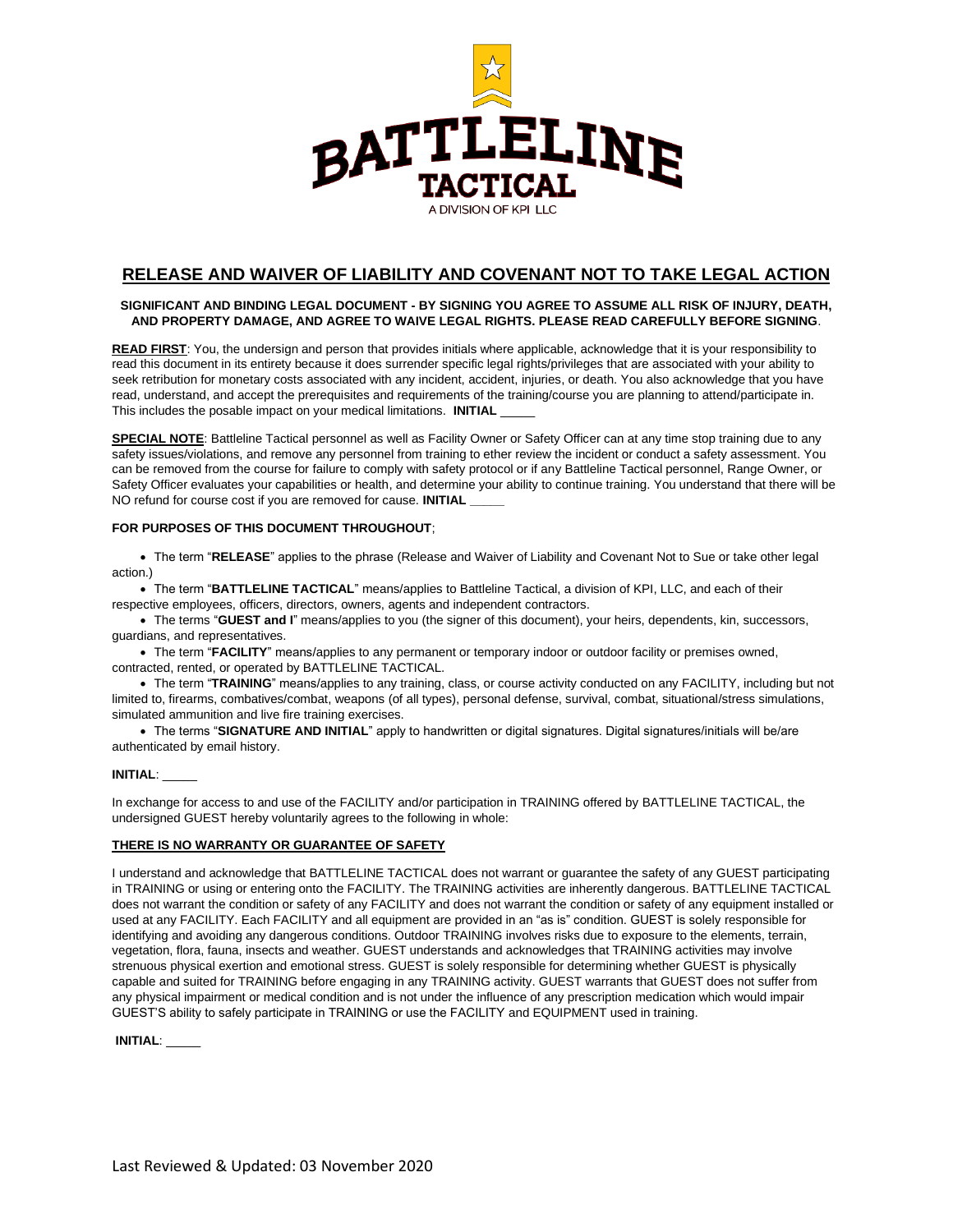#### **ACKNOWLEGMENT AND ASSUMTION OF RISK**

I understand that all TRAINING activities are inherently dangerous and involve significant risks, both known and unknown, which could result in serious physical injury, emotional distress, death and/or damage or destruction of property. The risks include, but are not limited to: gunshot wounds; falling; head injuries; lacerations and puncture wounds; injuries to joints or limbs; neck and back injuries; paralysis; partial or total loss of eyesight or hearing; inhalation or other harmful contact with lead or other contaminants; being struck by flying or falling objects or fragments. I understand that such risks cannot be eliminated without compromising the essential qualities of TRAINING activities. I understand and assume all of the risks associated with TRAINING and/or use of the FACILITY and all equipment used in training, including risk of injury or death.

**INITIAL**: \_\_\_\_

#### **RELEASE AND WAIVER OF LIABILITY AND COVENANT NOT TO SUE OR TAKE OTHER LEGAL ACTION**

I release and waive any and all claims, causes of action and legal right to seek compensation from BATTLELINE TACTICAL for personal injury, death or property damage, which may arise from participation in TRAINING or use of the FACILITY. I further promise and agree not to initiate any lawsuit against BATTLELINE TACTICAL seeking compensation for personal injury, death or property damage arising out of participation in TRAINING or use of the FACILITY. I agree to indemnify BATTLELINE TACTICAL for any and all costs incurred if a lawsuit is filed by or on behalf of GUEST in violation of this RELEASE, and agree to reimburse BATTLELINE TACTICAL for all attorney fees and costs.

#### **INITIAL**: \_\_\_\_

#### **IMAGE AND LIKENESS RELEASE**

GUEST authorizes BATTLELINE TACTICAL to take photographs and video and audio recordings of GUEST participating in TRAINING and/or using the FACILITY and grants BATTLELINE TACTICAL permission to use any image or recording of GUEST for any commercial purposes relating to BATTLELINE TACTICAL, TRAINING or FACILITY. GUEST forever releases BATTLELINE TACTICAL from any claims relating to the use of GUEST'S image or likeness in promotions, photos, videos, etc. If GUEST is a law enforcement officer/member of military associated with undercover or covert activities it is GUEST responsibility to protect their identity and Battleline Tactical can not be held liable for any exposure/leak of that identity.

**INITIAL**: \_\_\_\_

#### **ACKNOWLEDGE**

By signing below, I (GUEST) acknowledge that I have read, and understand each of the terms of this RELEASE in its entirety. I understand I cannot take part in training or course until this RELEASE is signed. I also understand that if I do not agree with any or parts of this RELEASE but have not voiced/made known my concerns prior to 24 hours before course start date that I will not be refunded any of the course cost.

**Guest Printed Name**: \_\_\_\_\_\_\_\_\_\_\_\_\_\_\_\_\_\_\_\_\_\_\_\_\_\_\_\_\_\_\_\_\_\_\_\_\_\_\_ **Date**: \_\_\_\_\_\_\_\_\_\_\_\_\_

Signature:

Return completed forms to **[BattlelineWaivers@gmail.com](mailto:BattlelineWaivers@gmail.com)**

====================================================================================================

### **BATTLELINE TACTICAL ADMIN USE ONLY**:

**COURSE NAME/NUMBER**: \_\_\_\_\_\_\_\_\_\_\_\_\_\_\_\_\_\_\_\_\_\_\_ **DATE(S)**: \_\_\_\_\_\_\_\_\_\_\_\_\_\_\_\_\_\_\_\_\_\_\_\_\_\_